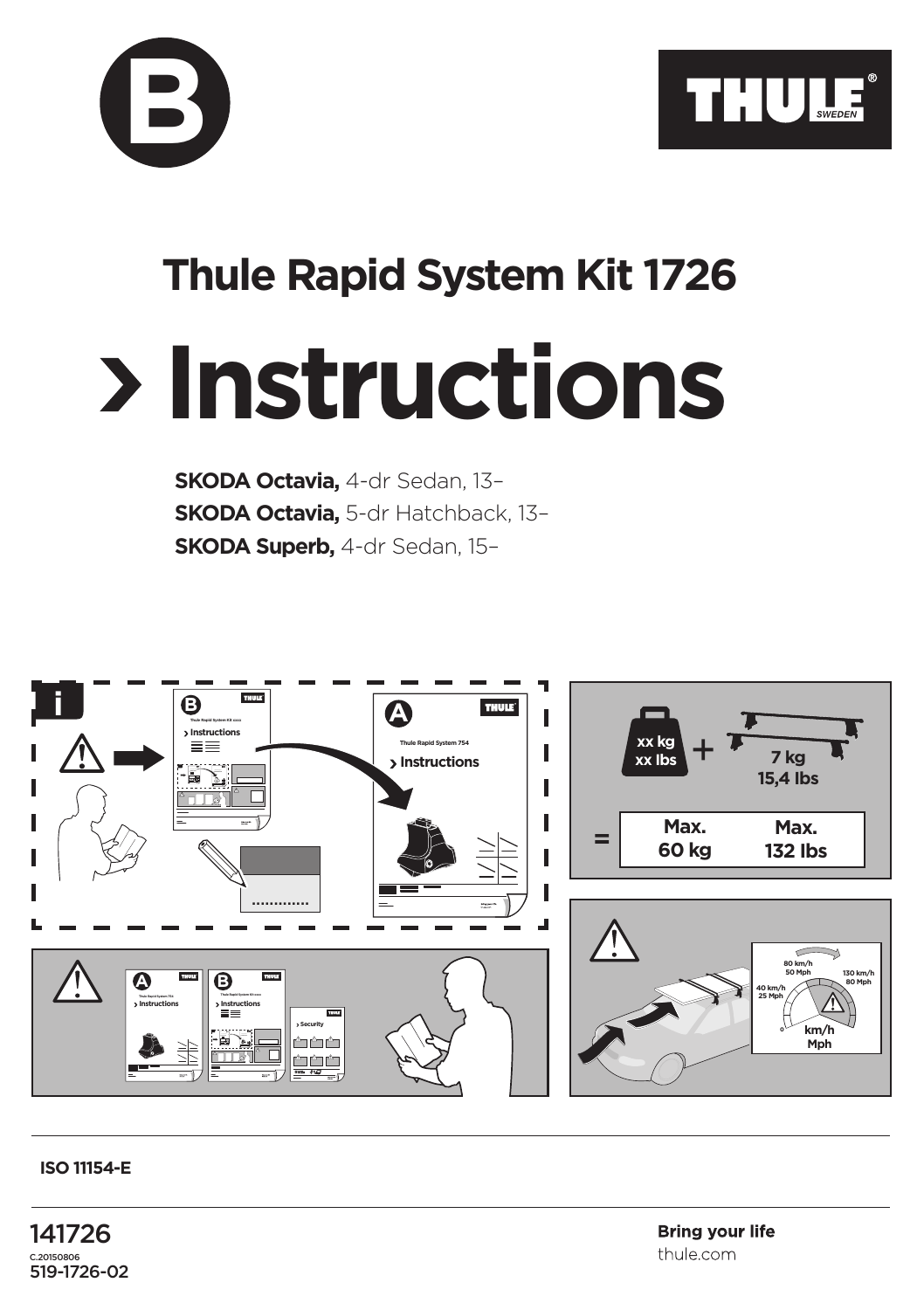

## **1**

|                                           | X (scale) | $X$ (mm) | X (inch)          |
|-------------------------------------------|-----------|----------|-------------------|
| <b>SKODA Octavia, 4-dr Sedan, 13-</b>     | 40        | 1051     | $41^{3}/_{\circ}$ |
| <b>SKODA Octavia, 5-dr Hatchback, 13-</b> | 40        | 1051     | $41^{3}/_{\circ}$ |
| <b>SKODA Superb, 4-dr Sedan, 15-</b>      | 43        | 1081     | $42\frac{1}{6}$   |





|                                           | Y (scale) | Y (mm) | Y (inch)        |
|-------------------------------------------|-----------|--------|-----------------|
| <b>SKODA Octavia, 4-dr Sedan, 13-</b>     | 36        | 1011   | $39^{3}/.$      |
| <b>SKODA Octavia, 5-dr Hatchback, 13-</b> | 36        | 1011   | $39^{3}/.$      |
| <b>SKODA Superb, 4-dr Sedan, 15-</b>      | 39.5      | 1046   | $41\frac{1}{6}$ |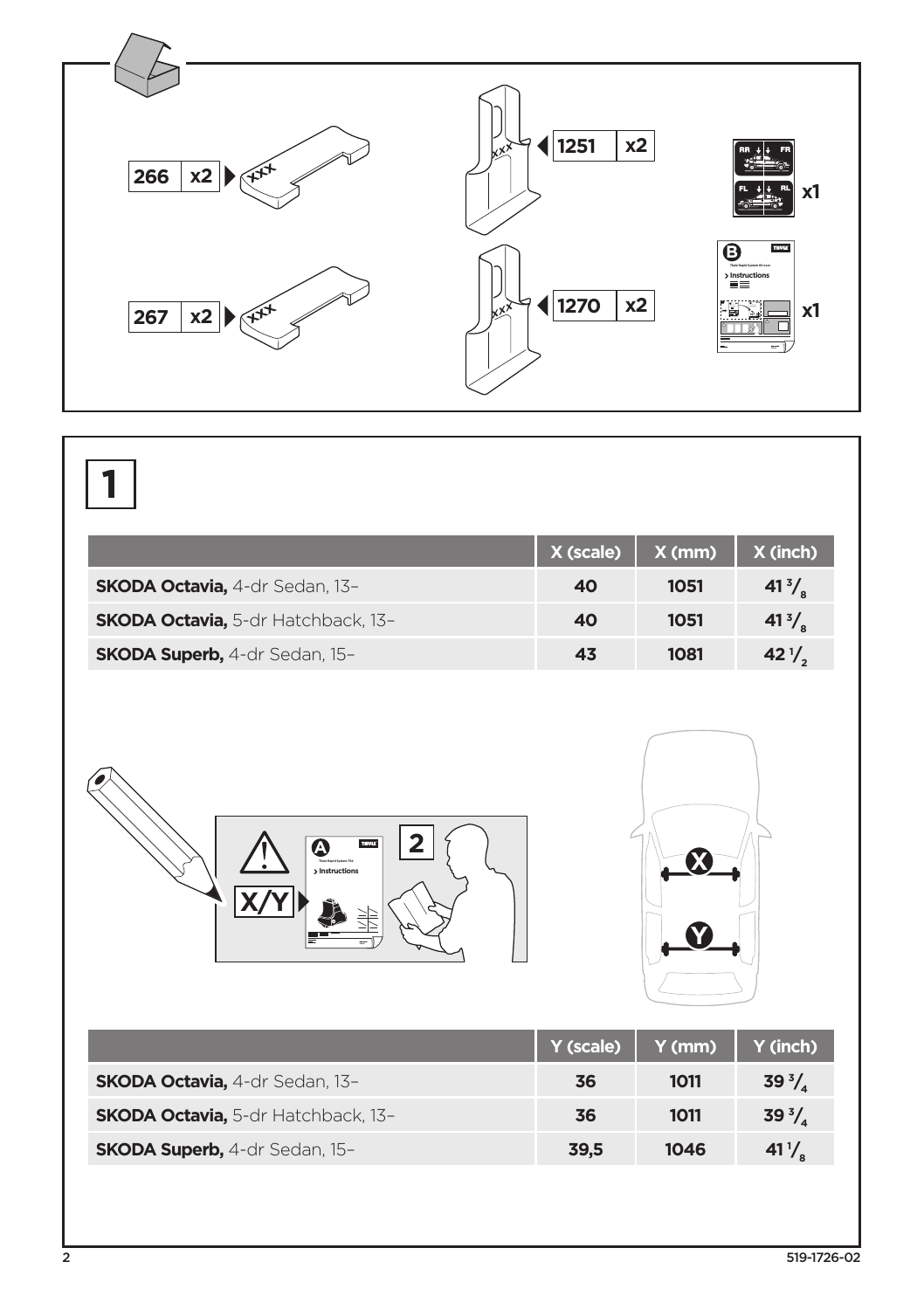